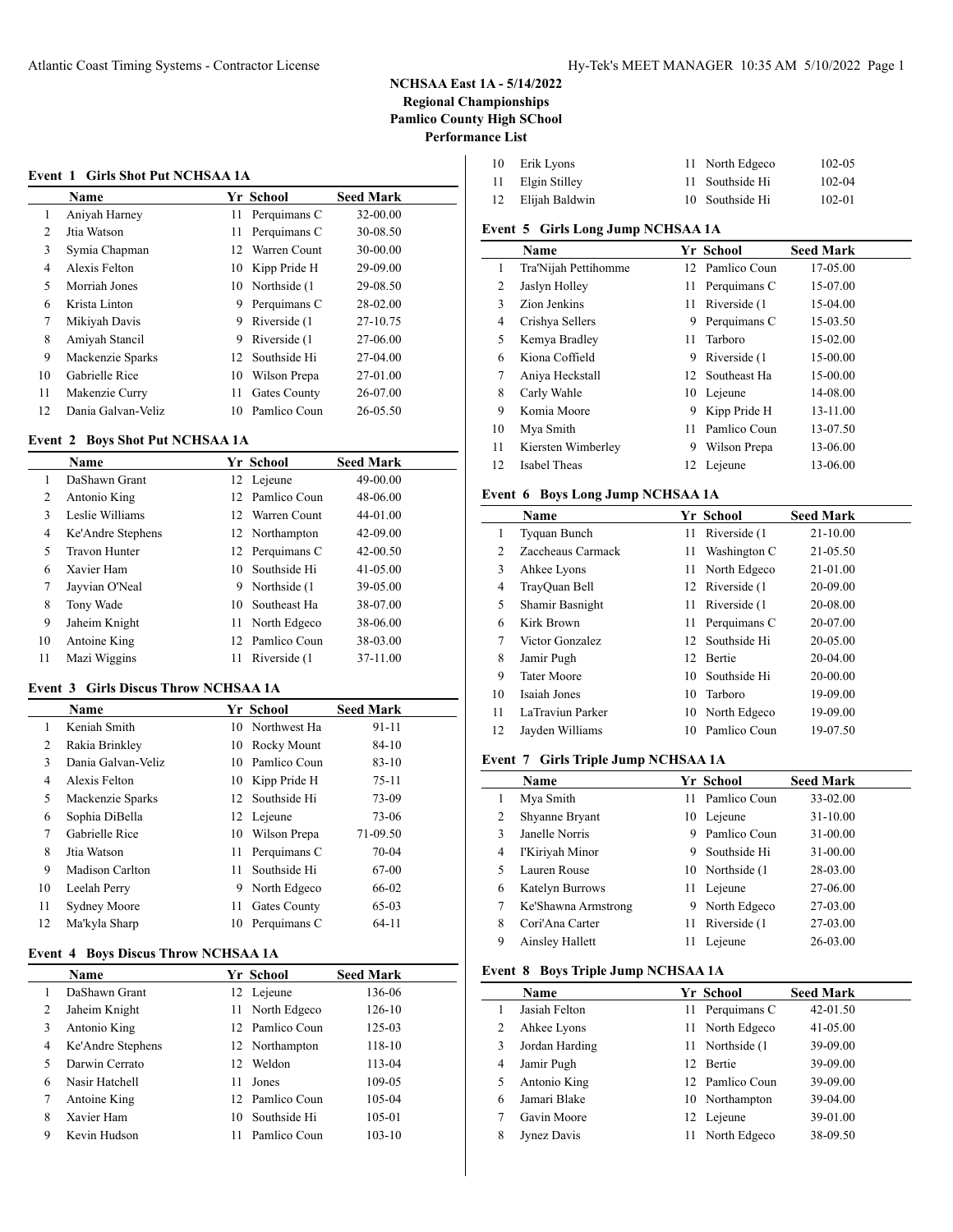$\overline{a}$ 

| Event 8 (Boys Triple Jump NCHSAA 1A) |               |  |                 |                  |  |
|--------------------------------------|---------------|--|-----------------|------------------|--|
|                                      | <b>Name</b>   |  | Yr School       | <b>Seed Mark</b> |  |
|                                      | Semaj Cross   |  | 11 Gates County | 38-08.00         |  |
| 10                                   | Tony Jackson  |  | 12 Bertie       | 38-00.50         |  |
|                                      | Darrion Ellis |  | 9 Northampton   | 37-10.00         |  |

#### **Event 9 Girls High Jump NCHSAA 1A**

|               | <b>Name</b>            |     | Yr School           | <b>Seed Mark</b> |
|---------------|------------------------|-----|---------------------|------------------|
| 1             | Janiya Ransom          | 9   | Riverside (1)       | $5-02.00$        |
| $\mathcal{L}$ | Naomi Hill             | 10. | Pamlico Coun        | $4 - 10.00$      |
| 3             | Ka'Nyah O'Neal         | 11  | Southside Hi        | $4 - 10.00$      |
| 4             | Jeanaa McNeil          | 11  | Tarboro             | 4-08.00          |
| 5             | Madilyne Blanton       | 11  | Lejeune             | $4 - 06.00$      |
| 6             | Abby Jarvis            | 9   | Northside (1)       | $4 - 06.00$      |
| 7             | Aleeah Martienez       | 10  | Pamlico Coun        | $4 - 04.00$      |
| 8             | Makayla Anderson-Hodge | 10  | <b>Gates County</b> | $4 - 02.00$      |
| 9             | Annalise Linzey        |     | Lejeune             | $4 - 02.00$      |

### **Event 10 Boys High Jump NCHSAA 1A**

|    | Name                 |    | Yr School     | <b>Seed Mark</b> |
|----|----------------------|----|---------------|------------------|
| 1  | Jamari Blake         | 10 | Northampton   | $6 - 02.00$      |
| 2  | Jerome Bridgers      | 12 | Tarboro       | $6 - 02.00$      |
| 3  | Jyren Harrell        | 11 | Riverside (1  | $6 - 02.00$      |
| 4  | Darrion Ellis        | 9  | Northampton   | $6 - 00.00$      |
| 5  | Darren Joyner        | 10 | Southside Hi  | $6 - 00.00$      |
| 6  | Marcus Clayton       | 11 | Northside (1) | $6 - 00.00$      |
| 7  | Cameren Jones        | 11 | Pamlico Coun  | $5 - 10.00$      |
| 8  | Kanye Pillmon-Holley | 10 | <b>Bertie</b> | $5 - 10.00$      |
| 9  | Zymir Best           | 12 | Pamlico Coun  | $5 - 10.00$      |
| 10 | Adam Evans           | 11 | Leieune       | $5 - 10.00$      |
| 11 | Alton Smith          | 11 | Pamlico Coun  | 5-08.00          |

### **Event 11 Girls Pole Vault NCHSAA 1A**

 $\overline{a}$ 

| Paige Berthold<br>10 Lejeune   | 6-06.00     |
|--------------------------------|-------------|
|                                |             |
| 9 Lejeune<br>Danielle Reynolds | $5 - 00.00$ |
| 9 Lejeune<br>Tess O'Connor     | $5 - 00.00$ |

#### **Event 12 Boys Pole Vault NCHSAA 1A**

| <b>Name</b>     | Yr School  | <b>Seed Mark</b> |  |
|-----------------|------------|------------------|--|
| David Tobin     | 11 Lejeune | 10-00.00         |  |
| Isaiah Sturgill | 9 Lejeune  | $6-04.00$        |  |
| Blaine Harwood  | 9 Lejeune  | $6 - 00.00$      |  |

## **Event 13 Girls 4x800 Meter Relay NCHSAA 1A**

|   | <b>Team</b>   | Relay | <b>Seed Time</b> |
|---|---------------|-------|------------------|
|   | Riverside (1) | А     | 11:06.00         |
|   | Lejeune       | А     | 11:21.00         |
|   | Pamlico Coun  | А     | 12:40.00         |
| 4 | Northside (1) | А     | 12:48.00         |
|   | Southside Hi  | А     | 13:39.00         |
|   | Kipp Pride H  | А     | 16:14.25         |

#### **Event 14 Boys 4x800 Meter Relay NCHSAA 1A**

| feam    | Relay | <b>Seed Time</b> |
|---------|-------|------------------|
| Lejeune |       | 8:57.62          |

|   | Northside (1) | А | 9:01.42  |
|---|---------------|---|----------|
|   | Pamlico Coun  | А | 9:32.00  |
|   | Riverside (1) | А | 9:39.00  |
| 5 | Gates County  | А | 10:18.01 |
|   | Southside Hi  | А | 10:26.10 |
|   | Jones         | А | 10:26.90 |
|   | Southeast Ha  | А | 11:45.83 |

## **Event 15 Girls 100 Meter Hurdles NCHSAA 1A Prelims**

|    | <b>Name</b>       |    | Yr School        | <b>Seed Time</b> |
|----|-------------------|----|------------------|------------------|
|    | Timia Smith       | 11 | Pamlico Coun     | 17.74            |
| 2  | Nautica Tucker    | 10 | Jones            | 17.74            |
| 3  | Aspen Petersen    |    | 12 Lejeune       | 18.24            |
| 4  | Madilyne Blanton  | 11 | Lejeune          | 18.24            |
| 5  | Kayla Whitfield   | 10 | Kipp Pride H     | 18.62            |
| 6  | Trasuanti Bell    |    | 12 Riverside (1) | 18.94            |
| 7  | Jada Gary-Scott   | 12 | Weldon           | 19.19            |
| 8  | Jeanaa McNeil     | 11 | Tarboro          | 19.22            |
| 9  | Carrigan LeMaster | 11 | Pamlico Coun     | 19.24            |
| 10 | Azuria Jacobs     | 10 | Jones            | 19.24            |
| 11 | Jalyn Oden        | 12 | Southside Hi     | 19.24            |
| 12 | Janaijah Grant    | 11 | Northampton      | 19.80            |

### **Event 16 Boys 110 Meter Hurdles NCHSAA 1A Prelims**

|                | Name                   |     | Yr School        | <b>Seed Time</b> |
|----------------|------------------------|-----|------------------|------------------|
| 1              | Jaquon Bridgett        | 12  | <b>Bertie</b>    | 17.24            |
| 2              | Kanye Pillmon-Holley   | 10  | <b>Bertie</b>    | 17.54            |
| 3              | <b>Ouinte Bradshaw</b> |     | 12 South Creek   | 17.54            |
| 4              | Isaiah Jones           | 10. | Tarboro          | 18.04            |
| 5              | Zane Brooks            |     | 11 Northside (1  | 18.10            |
| 6              | Darrion Ellis          | 9   | Northampton      | 18.36            |
| $\overline{7}$ | Cameren Jones          | 11  | Pamlico Coun     | 18.60            |
| 8              | Marcus Clayton         |     | 11 Northside (1) | 18.84            |
| 9              | Hunter Leary           |     | 12 Southside Hi  | 18.84            |
| 10             | Vernell Edwards        | 11  | Northampton      | 19.36            |
| 11             | <b>Tyrese Brothers</b> |     | 12 Perquimans C  | 19.38            |
| 12             | Zamir Forman           | 9   | Perquimans C     | 19.44            |

## **Event 17 Girls 100 Meter Dash NCHSAA 1A Prelims**

|                | <b>Name</b>          |    | Yr School        | <b>Seed Time</b> |
|----------------|----------------------|----|------------------|------------------|
| 1              | Tra'Nijah Pettihomme |    | 12 Pamlico Coun  | 12.34            |
| $\overline{c}$ | Keiarra Tutt         |    | 12 Pamlico Coun  | 12.54            |
| 3              | Aniya Heckstall      |    | 12 Southeast Ha  | 12.68            |
| 4              | Lauren Rouse         |    | 10 Northside (1) | 12.91            |
| 5              | Crishya Sellers      | 9  | Perquimans C     | 12.94            |
| 6              | Jaslyn Holley        | 11 | Perquimans C     | 13.07            |
| 7              | Lailana Harris       | 9  | Perquimans C     | 13.24            |
| 8              | Jania Dolberry       | 9  | Riverside (1)    | 13.33            |
| 9              | Trasuanti Bell       |    | 12 Riverside (1) | 13.34            |
| 10             | Leah Moore           | 9  | Gates County     | 13.34            |
| 11             | Jakayla Whitehead    | 10 | Wilson Prepa     | 13.37            |
| 12             | Afari Cooper         | 9  | Kipp Pride H     | 13.45            |

## **Event 18 Boys 100 Meter Dash NCHSAA 1A Prelims**

| Name            | Yr School       | <b>Seed Time</b> |  |
|-----------------|-----------------|------------------|--|
| <b>ID Gibbs</b> | 12 Pamlico Coun | 10.90            |  |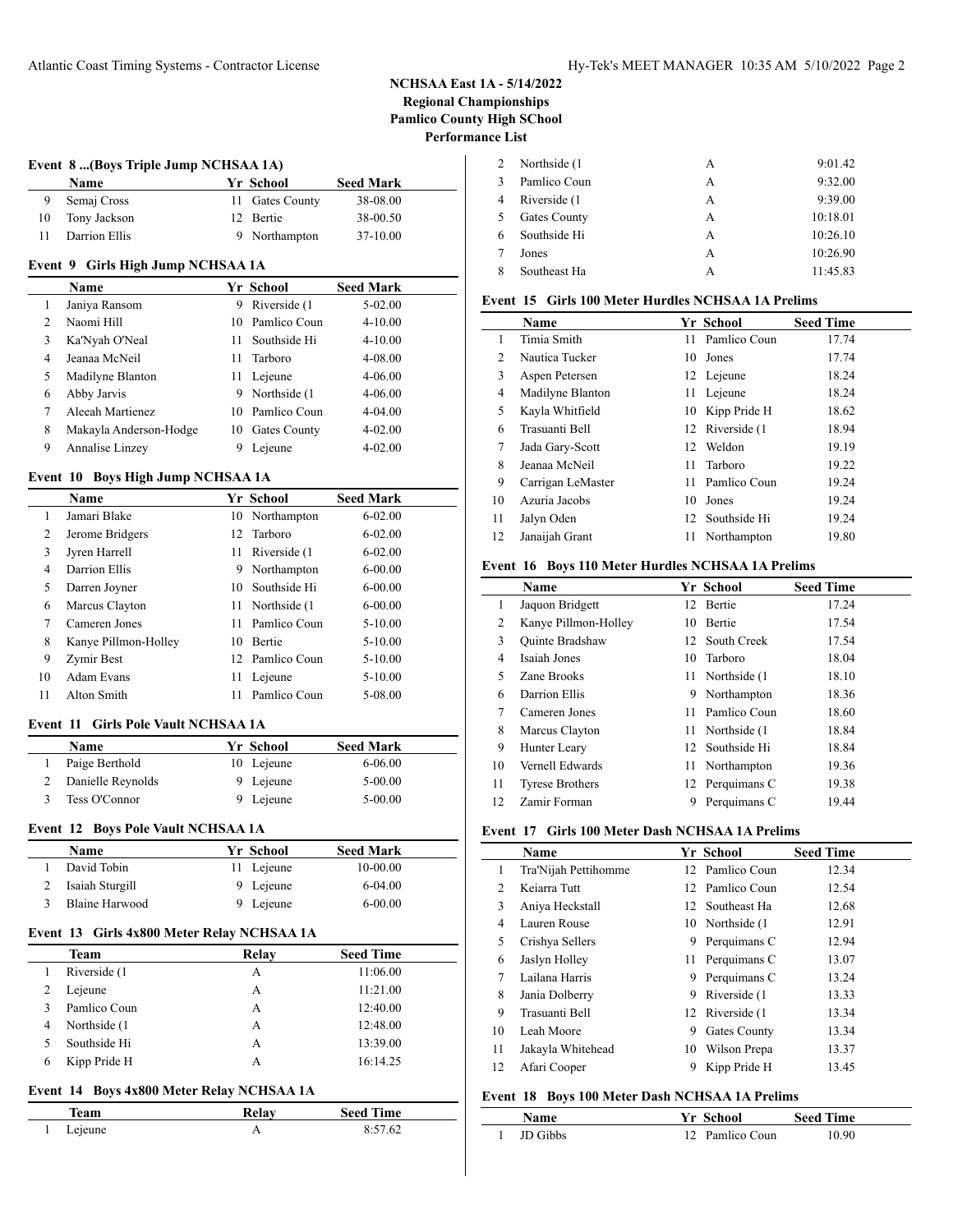$\overline{a}$ 

#### **Event 18 ...(Boys 100 Meter Dash NCHSAA 1A Prelims)**

|    | Name                  |      | Yr School       | <b>Seed Time</b> |
|----|-----------------------|------|-----------------|------------------|
| 2  | Marquavius Davis      |      | 12 Southeast Ha | 10.97            |
| 3  | Marcus Clayton        | 11 - | Northside (1)   | 11.03            |
| 4  | Trayvese Silver       | 10.  | Southeast Ha    | 11.14            |
| 5  | Za'Maury Buffaloe     |      | 9 Northampton   | 11.17            |
| 6  | Tykwaille Williams    |      | 11 Riverside (1 | 11.24            |
| 7  | Darren Joyner         | 10   | Southside Hi    | 11.27            |
| 8  | Isaiah Jones          |      | 10 Tarboro      | 11.34            |
| 9  | Jerome Bridgers       |      | 12 Tarboro      | 11.34            |
| 10 | <b>Amarion Hunter</b> |      | 12 Perquimans C | 11.34            |
| 11 | Taivon Lee            |      | 12 South Creek  | 11.37            |
| 12 | Tyquan Bunch          | 11   | Riverside (1)   | 11.38            |

### **Event 19 Girls 4x200 Meter Relay NCHSAA 1A**

|    | Team          | Relay | <b>Seed Time</b> |
|----|---------------|-------|------------------|
|    | Southside Hi  | А     | 1:44.80          |
| 2  | Lejeune       | А     | 1:45.00          |
| 3  | Pamlico Coun  | А     | 1:50.15          |
| 4  | Perquimans C  | A     | 1:56.25          |
| 5  | Riverside (1) | А     | 1:58.40          |
| 6  | Northampton   | А     | 1:58.42          |
| 7  | Northside (1) | А     | 1:59.81          |
| 8  | Southeast Ha  | А     | 2:01.11          |
| 9  | Kipp Pride H  | А     | 2:01.78          |
| 10 | Wilson Prepa  | А     | 2:02.27          |
| 11 | Gates County  | А     | 2:03.98          |
| 12 | Tarboro       | А     | 2:06.53          |

### **Event 20 Boys 4x200 Meter Relay NCHSAA 1A**

|    | Team          | Relay | <b>Seed Time</b> |
|----|---------------|-------|------------------|
| 1  | Riverside (1  | А     | 1:33.60          |
| 2  | Perquimans C  | А     | 1:34.83          |
| 3  | Southside Hi  | А     | 1:35.31          |
| 4  | Lejeune       | A     | 1:36.34          |
| 5  | Pamlico Coun  | А     | 1:36.97          |
| 6  | Southeast Ha  | А     | 1:37.84          |
| 7  | Northside (1) | А     | 1:38.06          |
| 8  | Wilson Prepa  | А     | 1:38.25          |
| 9  | Tarboro       | А     | 1:41.80          |
| 10 | Jones         | А     | 1:44.93          |
| 11 | Kipp Pride H  | А     | 1:46.74          |
|    |               |       |                  |

### **Event 21 Girls 1600 Meter Run NCHSAA 1A**

|    | Name                      |    | Yr School        | <b>Seed Time</b> |
|----|---------------------------|----|------------------|------------------|
| 1  | <b>Briley Bickerstaff</b> |    | 12 Riverside (1) | 5:20.41          |
| 2  | Paige Berthold            |    | 10 Lejeune       | 5:49.00          |
| 3  | Tori Olson                | 11 | Lejeune          | 5:51.00          |
| 4  | Kaylee Smith              | 11 | Pamlico Coun     | 5:54.00          |
| 5  | Zita Day                  | 9  | Tarboro          | 6:08.70          |
| 6  | Kiele Scott               |    | 10 Northside (1) | 6:10.36          |
| 7  | Elizabeth Muller          |    | 12 Cape Hattera  | 6:17.56          |
| 8  | Alyssa Roscoe             |    | 12 Riverside (1) | 6:18.20          |
| 9  | Katelyn Burrows           | 11 | Lejeune          | 6:21.13          |
| 10 | Ke'Naya Squire            |    | 12 Kipp Pride H  | 6:21.15          |

| Ava Hazboun | 10 Wilson Prepa | 6:29.15 |
|-------------|-----------------|---------|
| Sara Guzman | 9 Northwest Ha  | 6:49.00 |

# **Event 22 Boys 1600 Meter Run NCHSAA 1A**

|    | <b>Name</b>            |     | Yr School           | <b>Seed Time</b> |
|----|------------------------|-----|---------------------|------------------|
| 1  | Preston Berthold       | 11. | Lejeune             | 4:39.31          |
| 2  | Neil Landow            | 10  | Pamlico Coun        | 4:58.00          |
| 3  | Keanu Dugan            |     | 12 Northside (1)    | 4:58.17          |
| 4  | <b>Brandon Burrows</b> | 9   | Lejeune             | 4:58.34          |
| 5  | Andrew Harding         | 9   | Northside (1)       | 4:58.52          |
| 6  | Shane Griffin          |     | 12 Riverside (1     | 4:59.21          |
| 7  | Thomas Taylor          |     | 12 Jones            | 5:00.00          |
| 8  | Jayden White           | 11  | Perquimans C        | 5:09.96          |
| 9  | Mason Newman           |     | 10 Northside (1)    | 5:12.43          |
| 10 | Ryder Johanson         | 9   | Lejeune             | 5:16.00          |
| 11 | Tyler Berryman         | 9   | <b>Gates County</b> | 5:19.76          |
| 12 | Pedro Chavez-Pullman   | 9   | Southside Hi        | 5:21.00          |

#### **Event 23 Girls 4x100 Meter Relay NCHSAA 1A**

|    | Team          | Relay | <b>Seed Time</b> |
|----|---------------|-------|------------------|
| 1  | Pamlico Coun  | А     | 51.17            |
| 2  | Perquimans C  | А     | 51.81            |
| 3  | Southside Hi  | А     | 53.34            |
| 4  | Gates County  | А     | 55.54            |
| 5  | Northampton   | А     | 56.04            |
| 6  | Weldon        | А     | 56.47            |
| 7  | Riverside (1) | А     | 56.61            |
| 8  | Wilson Prepa  | А     | 56.68            |
| 9  | Washington C  | А     | 57.03            |
| 10 | Kipp Pride H  | А     | 57.18            |
| 11 | Lejeune       | А     | 57.34            |
| 12 | Northside (1  | А     | 57.47            |

## **Event 24 Boys 4x100 Meter Relay NCHSAA 1A**

|    | Team          | Relay | <b>Seed Time</b> |  |
|----|---------------|-------|------------------|--|
| 1  | Southside Hi  | А     | 43.14            |  |
| 2  | Lejeune       | А     | 43.24            |  |
| 3  | Perquimans C  | А     | 44.34            |  |
| 4  | Bertie        | А     | 44.54            |  |
| 5  | Riverside (1) | А     | 45.04            |  |
| 6  | Southeast Ha  | А     | 45.34            |  |
| 7  | South Creek   | А     | 45.97            |  |
| 8  | North Edgeco  | А     | 46.01            |  |
| 9  | Northside (1) | А     | 46.02            |  |
| 10 | Pamlico Coun  | А     | 46.37            |  |
| 11 | Northampton   | А     | 46.54            |  |
| 12 | Washington C  | А     | 47.15            |  |

#### **Event 25 Girls 400 Meter Dash NCHSAA 1A**

|   | <b>Name</b>    |    | Yr School       | <b>Seed Time</b> |
|---|----------------|----|-----------------|------------------|
|   | Keiarra Tutt   |    | 12 Pamlico Coun | 1:02.64          |
|   | Amiya Winston  |    | 10 Lejeune      | 1:04.24          |
|   | Abigail Brown  | 9. | Lejeune         | 1:04.91          |
| 4 | Shyanne Bryant |    | 10 Lejeune      | 1:06.22          |
|   | Zion Jenkins   |    | 11 Riverside (1 | 1:06.77          |
| 6 | Ke'Naya Squire |    | 12 Kipp Pride H | 1:07.64          |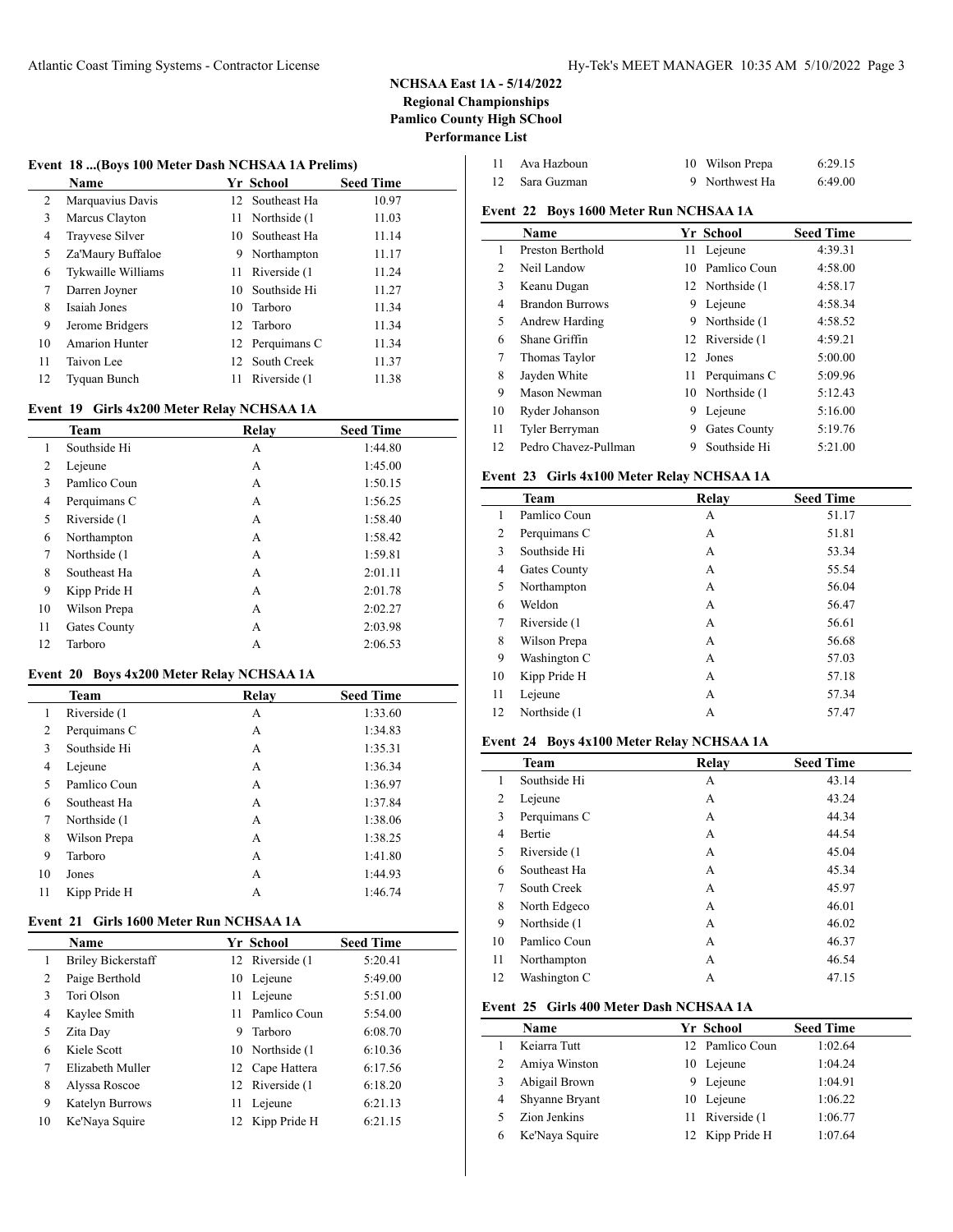### **Event 25 ...(Girls 400 Meter Dash NCHSAA 1A)**

 $\overline{a}$ 

|     | Name                |   | Yr School        | <b>Seed Time</b> |
|-----|---------------------|---|------------------|------------------|
|     | Naomi Hill          |   | 10 Pamlico Coun  | 1:08.24          |
|     | Kiona Coffield      | 9 | Riverside (1     | 1:08.87          |
| 9   | Zita Day            | 9 | Tarboro          | 1:08.99          |
| 10  | Janelle Norris      |   | 9 Pamlico Coun   | 1:10.24          |
| -11 | Nahija Gantt        |   | 12 Rocky Mount   | 1:10.39          |
| -12 | Anna Douglas Taylor |   | 10 Northside (1) | 1:12.92          |

#### **Event 26 Boys 400 Meter Dash NCHSAA 1A**

|    | <b>Name</b>          |     | Yr School        | <b>Seed Time</b> |
|----|----------------------|-----|------------------|------------------|
| 1  | Victor Gonzalez      |     | 12 Southside Hi  | 53.24            |
| 2  | Jayden Harvey        |     | 11 Northampton   | 53.52            |
| 3  | JD Gibbs             |     | 12 Pamlico Coun  | 53.61            |
| 4  | Tre'Ouan Griffin     |     | 12 Perquimans C  | 54.50            |
| 5  | Shamir Basnight      | 11  | Riverside (1)    | 54.50            |
| 6  | Jayden Ransom        |     | 11 Riverside (1  | 55.27            |
| 7  | Semaj Cross          | 11. | Gates County     | 55.34            |
| 8  | David Tobin          |     | 11 Lejeune       | 55.46            |
| 9  | Paul Ruffin Jr       | 11  | <b>Bertie</b>    | 55.58            |
| 10 | <b>Brent Holland</b> |     | 12 Northside (1) | 55.79            |
| 11 | Greg Edmonds         |     | 12 Kipp Pride H  | 55.96            |
| 12 | Colin Tibbs          | 10  | Perquimans C     | 56.74            |

# **Event 27 Girls 300 Meter Hurdles NCHSAA 1A**

|    | Name             |     | Yr School        | <b>Seed Time</b> |
|----|------------------|-----|------------------|------------------|
| 1  | Timia Smith      | 11  | Pamlico Coun     | 51.44            |
| 2  | Nautica Tucker   | 10. | Jones            | 52.14            |
| 3  | Madilyne Blanton | 11  | Lejeune          | 52.54            |
| 4  | Amiliana Simmons | 10  | Warren Count     | 53.11            |
| 5  | Trasuanti Bell   |     | 12 Riverside (1) | 53.64            |
| 6  | Kiele Scott      |     | 10 Northside (1) | 56.64            |
| 7  | Kamia Moore      | 9   | Kipp Pride H     | 56.74            |
| 8  | Ainsley Hallett  | 11  | Lejeune          | 57.46            |
| 9  | Aniya Heckstall  |     | 12 Southeast Ha  | 1:00.40          |
| 10 | Azuria Jacobs    | 10. | Jones            | 1:00.74          |
| 11 | Ariyel Mitchell  | 9   | Northampton      | 1:01.34          |
| 12 | Jada Gary-Scott  | 12  | Weldon           | 1:01.84          |

# **Event 28 Boys 300 Meter Hurdles NCHSAA 1A**

|                | Name                   |    | <b>Yr School</b> | <b>Seed Time</b> |
|----------------|------------------------|----|------------------|------------------|
| 1              | <b>Ouinte Bradshaw</b> |    | 12 South Creek   | 43.62            |
| $\overline{c}$ | Keith Greenagh         | 10 | Rocky Mount      | 44.81            |
| 3              | <b>Bryson Proctor</b>  |    | 12 Northside (1) | 45.14            |
| 4              | Dreshawn Bradford      |    | 12 Rocky Mount   | 45.36            |
| 5              | Jyqwaille Williams     |    | 12 Riverside (1) | 46.07            |
| 6              | Cameren Jones          | 11 | Pamlico Coun     | 46.07            |
| 7              | Jamari Blake           |    | 10 Northampton   | 46.83            |
| 8              | Zane Brooks            |    | 11 Northside (1) | 46.87            |
| 9              | Teequan Richardson     | 10 | Kipp Pride H     | 48.65            |
| 10             | Zyier Johnson          | 9  | Riverside (1)    | 48.65            |
| 11             | Landon Yeates          | 9  | Pamlico Coun     | 49.14            |
| 12             | Taylor Jacob           | 10 | Southside Hi     | 49.24            |
|                |                        |    |                  |                  |

# **Event 29 Girls 800 Meter Run NCHSAA 1A**

|    | <b>Name</b>               |    | Yr School        | <b>Seed Time</b> |
|----|---------------------------|----|------------------|------------------|
| 1  | Paige Berthold            |    | 10 Lejeune       | 2:31.00          |
| 2  | Kaylee Smith              | 11 | Pamlico Coun     | 2:32.00          |
| 3  | <b>Briley Bickerstaff</b> |    | 12 Riverside (1) | 2:36.10          |
| 4  | Ke'Naya Squire            |    | 12 Kipp Pride H  | 2:41.84          |
| 5  | Janiya Ransom             | 9  | Riverside (1     | 2:45.48          |
| 6  | Alyssa Roscoe             |    | 12 Riverside (1  | 2:49.00          |
| 7  | Ashley McNicoll           | 9  | Lejeune          | 2:53.49          |
| 8  | Emma Smith                | 9  | Southside Hi     | 2:56.00          |
| 9  | Sophia DiBella            |    | 12 Lejeune       | 2:56.64          |
| 10 | Elizabeth Muller          |    | 12 Cape Hattera  | 3:02.09          |
| 11 | Zita Day                  | 9  | Tarboro          | 3:02.84          |
| 12 | Delta Cole                | 11 | Southside Hi     | 3:04.00          |

## **Event 30 Boys 800 Meter Run NCHSAA 1A**

|    | <b>Name</b>      |     | Yr School        | <b>Seed Time</b> |
|----|------------------|-----|------------------|------------------|
| 1  | Shane Griffin    |     | 12 Riverside (1  | 2:00.00          |
| 2  | Ryder Johanson   | 9   | Lejeune          | 2:00.00          |
| 3  | Preston Berthold | 11  | Lejeune          | 2:04.00          |
| 4  | Neil Landow      | 10  | Pamlico Coun     | 2:17.00          |
| 5  | Mason Newman     |     | 10 Northside (1) | 2:21.58          |
| 6  | Jayden White     | 11. | Perquimans C     | 2:22.60          |
| 7  | Taylor Jacob     | 10  | Southside Hi     | 2:23.73          |
| 8  | Javon Macon      |     | 10 Northwest Ha  | 2:27.44          |
| 9  | Sebastian Praske | 10  | Lejeune          | 2:27.90          |
| 10 | Luis Antenez     | 11  | Wilson Prepa     | 2:29.47          |
| 11 | Jackson Sheaffer | 11  | Pamlico Coun     | 2:32.00          |
| 12 | Paul Ruffin Jr   | 11  | <b>Bertie</b>    | 2:33.92          |

#### **Event 31 Girls 200 Meter Dash NCHSAA 1A**

|    | <b>Name</b>          |    | Yr School       | <b>Seed Time</b> |
|----|----------------------|----|-----------------|------------------|
| 1  | Tra'Nijah Pettihomme |    | 12 Pamlico Coun | 25.54            |
| 2  | Keiarra Tutt         |    | 12 Pamlico Coun | 26.44            |
| 3  | Shazia Futrell       |    | 10 Northampton  | 27.00            |
| 4  | Jania Dolberry       | 9  | Riverside (1)   | 27.35            |
| 5  | Amiya Winston        | 10 | Lejeune         | 27.44            |
| 6  | Aniya Heckstall      |    | 12 Southeast Ha | 27.51            |
| 7  | Lynn King            | 11 | Jones           | 28.00            |
| 8  | Lailana Harris       | 9  | Perquimans C    | 28.04            |
| 9  | Leah Moore           | 9  | Gates County    | 28.34            |
| 10 | Abigail Brown        | 9. | Lejeune         | 28.50            |
| 11 | Trasuanti Bell       |    | 12 Riverside (1 | 29.05            |
| 12 | Nia McCoy            | 9  | Wilson Prepa    | 29.15            |

# **Event 32 Boys 200 Meter Dash NCHSAA 1A**

|   | <b>Name</b>        |     | Yr School       | <b>Seed Time</b> |
|---|--------------------|-----|-----------------|------------------|
|   | JD Gibbs           |     | 12 Pamlico Coun | 22.44            |
| 2 | Tykwaille Williams | 11. | Riverside (1)   | 22.83            |
| 3 | Taivon Lee         |     | 12 South Creek  | 23.22            |
| 4 | Jasiah Felton      |     | 11 Perquimans C | 23.34            |
| 5 | Trayvese Silver    |     | 10 Southeast Ha | 23.34            |
| 6 | Chase Tomaini      | 11. | Northside (1)   | 23.43            |
|   | Dennis Leary       | 11  | <b>Bertie</b>   | 23.44            |
| 8 | Marquavius Davis   |     | 12 Southeast Ha | 23.64            |